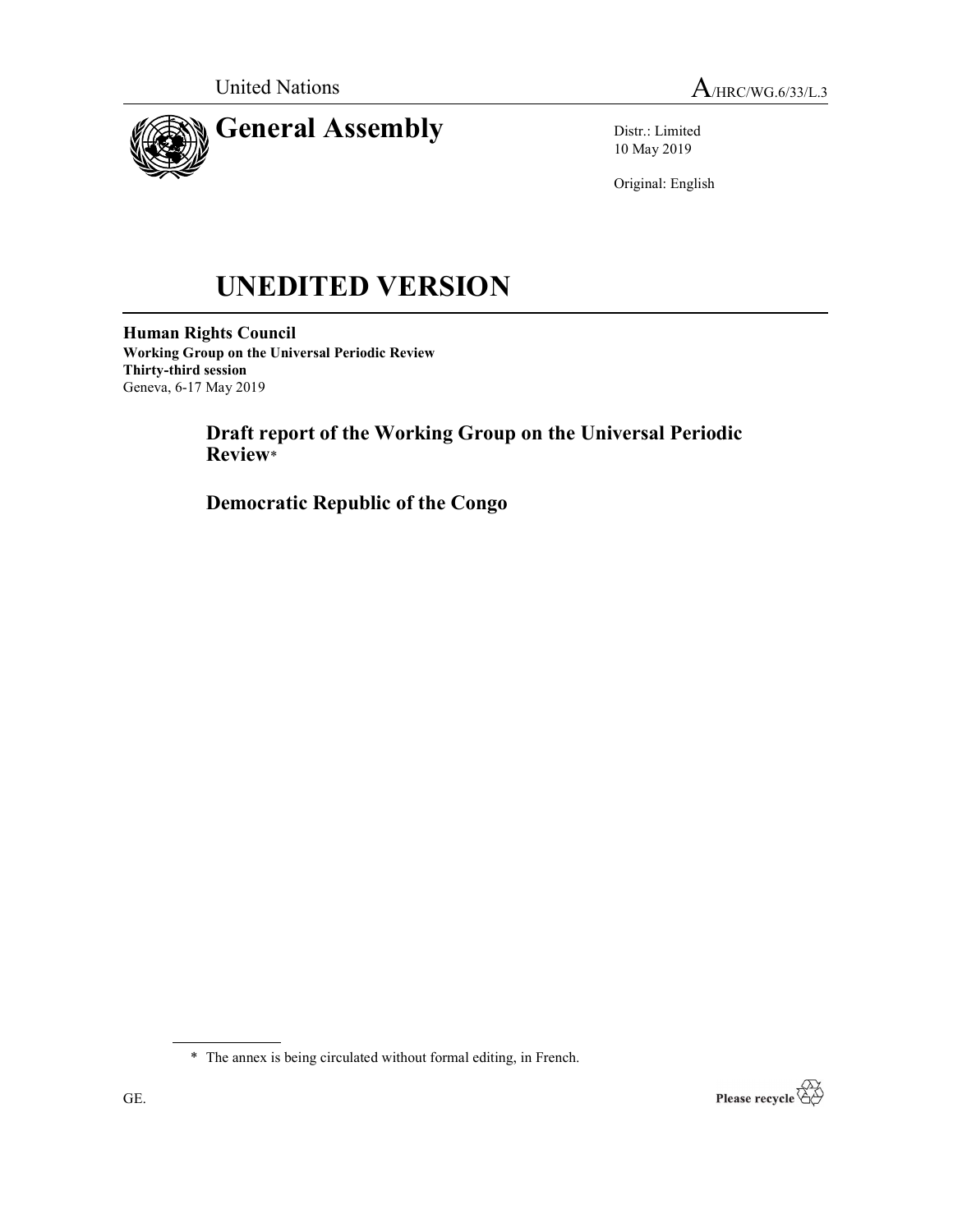### Introduction

1. The Working Group on the Universal Periodic Review, established in accordance with Human Rights Council resolution 5/1, held its thirty-third session from 6 to 17 May 2019. The review of the Democratic Republic of the Congo was held at the 3rd meeting, on 7 May 2019. The delegation of the Democratic Republic of the Congo was headed by the Minister for human rights, Ms. Marie-Ange Mushobekwa. At its 10th meeting, held on 10 May 2019, the Working Group adopted the report on the Democratic Republic of the Congo.

2. On 15 January 2019, the Human Rights Council selected the following group of rapporteurs (troika) to facilitate the review of the Democratic Republic of the Congo: Cameroon, Qatar and Croatia.

3. In accordance with paragraph 15 of the annex to Human Rights Council resolution 5/1 and paragraph 5 of the annex to Council resolution 16/21, the following documents were issued for the review of the Democratic Republic of the Congo:

 (a) A national report submitted/written presentation made in accordance with paragraph 15 (a) (A/HRC/WG.6/33/COD/1);

 (b) A compilation prepared by the Office of the United Nations High Commissioner for Human Rights (OHCHR) in accordance with paragraph 15 (b) (A/HRC/WG.6/33/COD/2);

 (c) A summary prepared by OHCHR in accordance with paragraph 15 (c) (A/HRC/WG.6/33/COD/3).

4. A list of questions prepared in advance by Belgium, Germany, Netherlands, Portugal, on behalf of Group of Friends on national implementation, reporting and follow-up, Slovenia, Spain, Sweden, Switzerland, the United Kingdom of Great Britain and Northern Ireland, the United States of America and Uruguay was transmitted to the Democratic Republic of the Congo through the troika. These questions are available on the website of the universal periodic review.

## I. Summary of the proceedings of the review process

[To be completed by 24 May 2019]

#### A. Presentation by the State under review

#### B. Interactive dialogue and responses by the State under review

5. During the interactive dialogue, 99 delegations made statements. Recommendations made during the dialogue are to be found in section II of the present report.

## II. Conclusions and/or recommendations

6. The following recommendations will be examined by the Democratic Republic of the Congo, which will provide responses in due time, but no later than the forty-second session of the Human Rights Council.

6.1 Continue the practice of becoming a party to the international human rights instruments (Azerbaijan);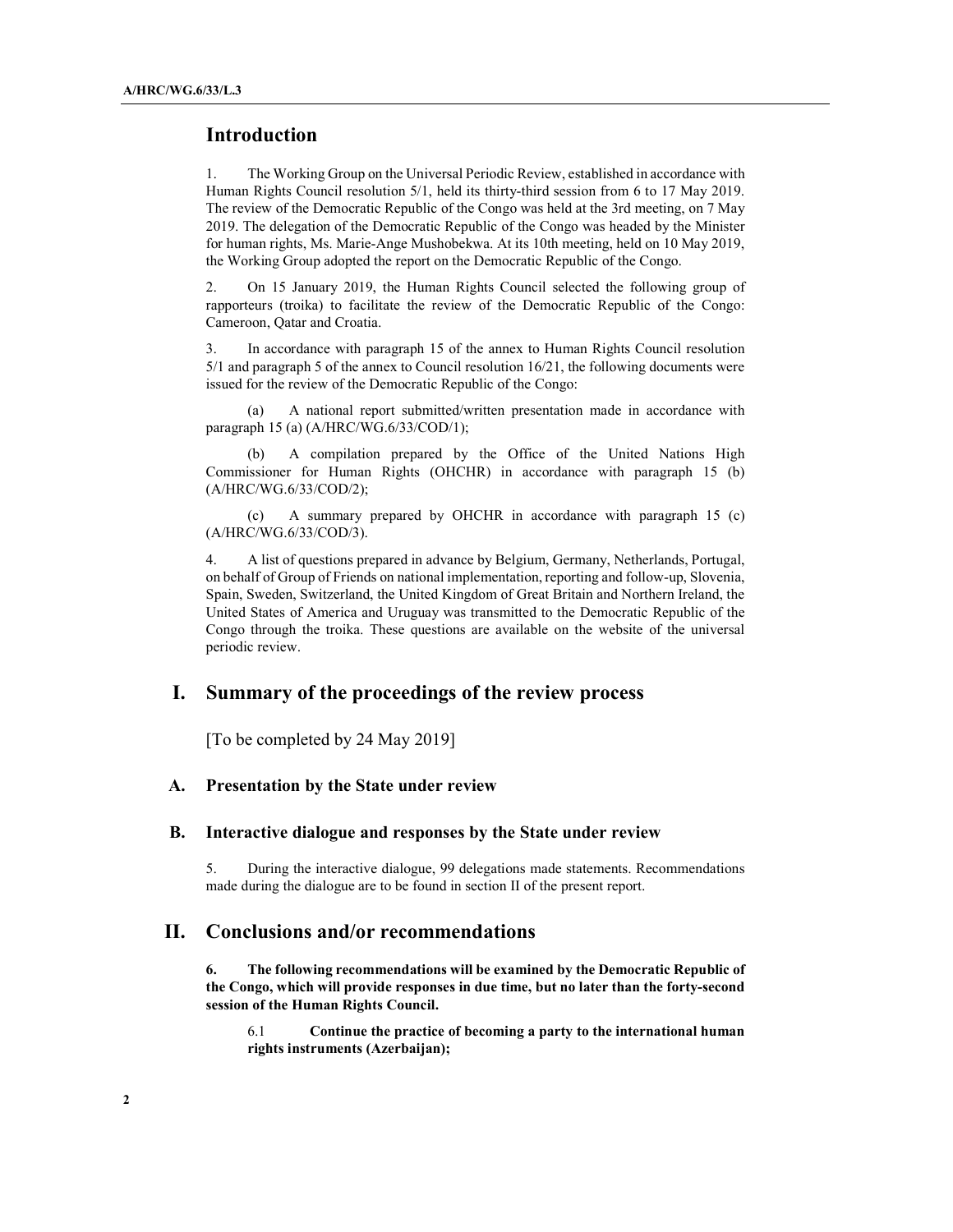6.2 Envisage the accession to the Voluntary Principles on Security and Human Rights (Switzerland);

6.3 Ratify the two major outstanding human rights treaties, which they are not yet party to (Lesotho);

6.4 Ratify the remaining three main human rights instruments (Mozambique);

6.5 Envisage ratifying the Convention relating to the Status of Stateless Persons, and the Convention on the Reduction of Statelessness (Côte d'Ivoire);

6.6 Ratify the Second Optional Protocol to the International Covenant on Civil and Political Rights aiming at the abolition of the death penalty and the Convention on the Protection of All Persons from Enforced Disappearance (Ukraine);

6.7 Ratify the Second Optional Protocol on the International Covenant on Civil and Political Rights aiming at the abolition of the death penalty, and abolish the death penalty in domestic legislation (Uruguay);

6.8 Ratify the Second Optional Protocol to the International Covenant on Civil and Political Rights aiming at the abolition of the death penalty (Albania);

6.9 Ratify the Second Optional Protocol of the International Covenant on Civil and Political Rights aiming at the abolition of the death penalty (Austria);

6.10 Ratify the Second Optional Protocol to the International Covenant on Civil and Political Rights aiming at the abolition of the death penalty, the Optional Protocol to the Convention on the Rights of the Child on a Communication Procedure, and the Optional Protocol to the Convention on the Elimination of All Forms of Discrimination against Women (Spain);

6.11 Commute the sentences of individuals currently on death row, consider initiating a political and legislative process aimed at the abolition of the death penalty and subsequently ratify the second Optional Protocol to the International Covenant on Civil and Political Rights (Republic of Moldova);

6.12 Abolish the death penalty and ratify the Second Optional Protocol to the International Covenant on Civil and Political Rights (France, Germany, Rwanda);

6.13 Consider accession to the Second Optional Protocol to the International Covenant on Civil and Political Rights, aiming at the abolition of the death penalty (Georgia);

6.14 Envision the accession to the second optional protocol to the international Covenant on civil and political rights aiming at the abolition of the death penalty and establish a moratorium on the death penalty (Italy);

6.15 Ratify the Second Optional Protocol to the International Covenant on Civil and Political Rights aiming at the abolition of the death penalty (Togo);

6.16 Ratify the Second Optional Protocol to the International Covenant on Civil and Political Right and abolish the death penalty (Portugal);

6.17 Speed up the process of ratification of the Optional Protocol to the Convention against Torture and Other Cruel, Inhuman or Degrading Treatment or Punishment (Afghanistan);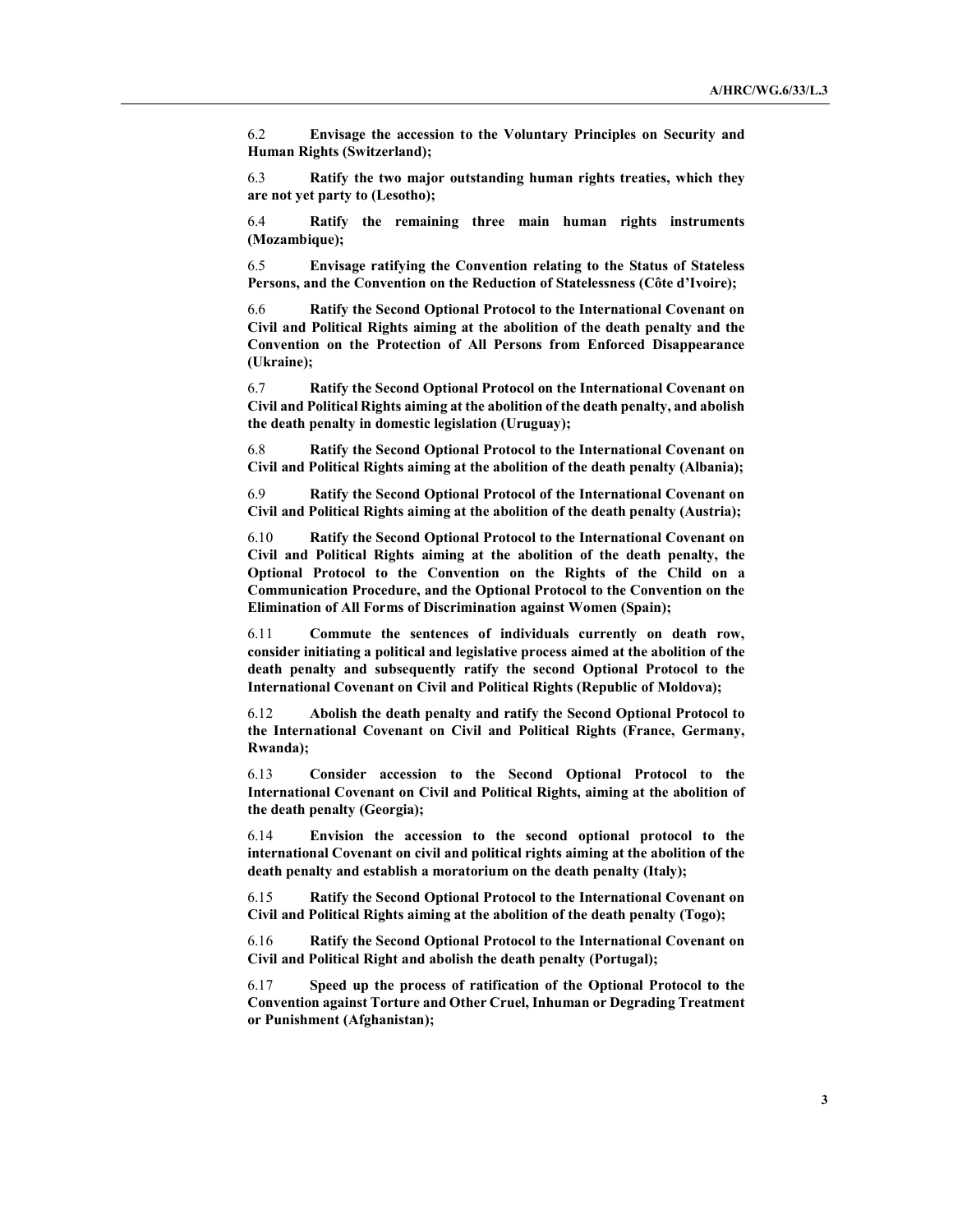6.18 Ratify the Optional Protocol of the Convention on the Rights of the Child on the involvement of children in armed conflict (Portugal);

6.19 Take the necessary measures to ratify the International Convention for the Protection of All Persons from Enforced Disappearance (Argentina);

6.20 Accede to the International Convention for the Protection of All Persons from Enforced Disappearance (Iraq);

6.21 Ratify the International Convention for the Protection of All Persons from Enforced Disappearance (Togo);

6.22 Take action to prevent extrajudicial executions and ratify the International Convention for the Protection of All Persons from Enforced Disappearance (Portugal);

6.23 Ratify and implement the 2014 ILO Protocol to the Forced Labour Convention 1930, (PO29) (United Kingdom of Great Britain and Northern Ireland);

6.24 Consider ratifying the African Union Convention for the Protection and Assistance of Internally Displaced Persons in Africa and ensure that Congolese domestic law takes into consideration the obligations set out in the said Convention (Senegal);

6.25 Ratify and domesticate the African Union Convention for the Protection and Assistance of Internally Displaced Persons in Africa (Kampala Convention) (Uganda);

6.26 Bring to a successful conclusion the ratification process of the African Union Convention for the Protection and Assistance of Internally Displaced Persons in Africa, and ensure that its provisions are reflected in national legislation by promulgating or amending the relevant laws on the protection and assistance to displaced persons (Chad);

6.27 Increase the national unity to promote the international institutions of human rights (Sudan);

6.28 Fulfil its reporting obligations under the Optional Protocols to the Convention on the Rights of the Child on the involvement of children in armed conflict and on the sale of children, child prostitution and child pornography (Afghanistan);

6.29 Issue standing invitation to all UN special procedures (Ukraine);

6.30 Cooperate with the special procedures of the Human Rights Council by responding positively to the pending visit requests by the special procedures mandate holders (Latvia);

6.31 Consider the extension of a standing invitation to all special procedures mandate holders of the Human Rights Council (Latvia);

6.32 Fully cooperate with the United Nations human rights mechanisms including the UN expert team supporting the investigation of murder of UN investigators in Kasai region in 2017 (Czechia);

6.33 Continue to cooperate with the ICC in its investigations into alleged war crimes and crimes against humanity committed in the DRC since 2002 (Liechtenstein, Luxembourg);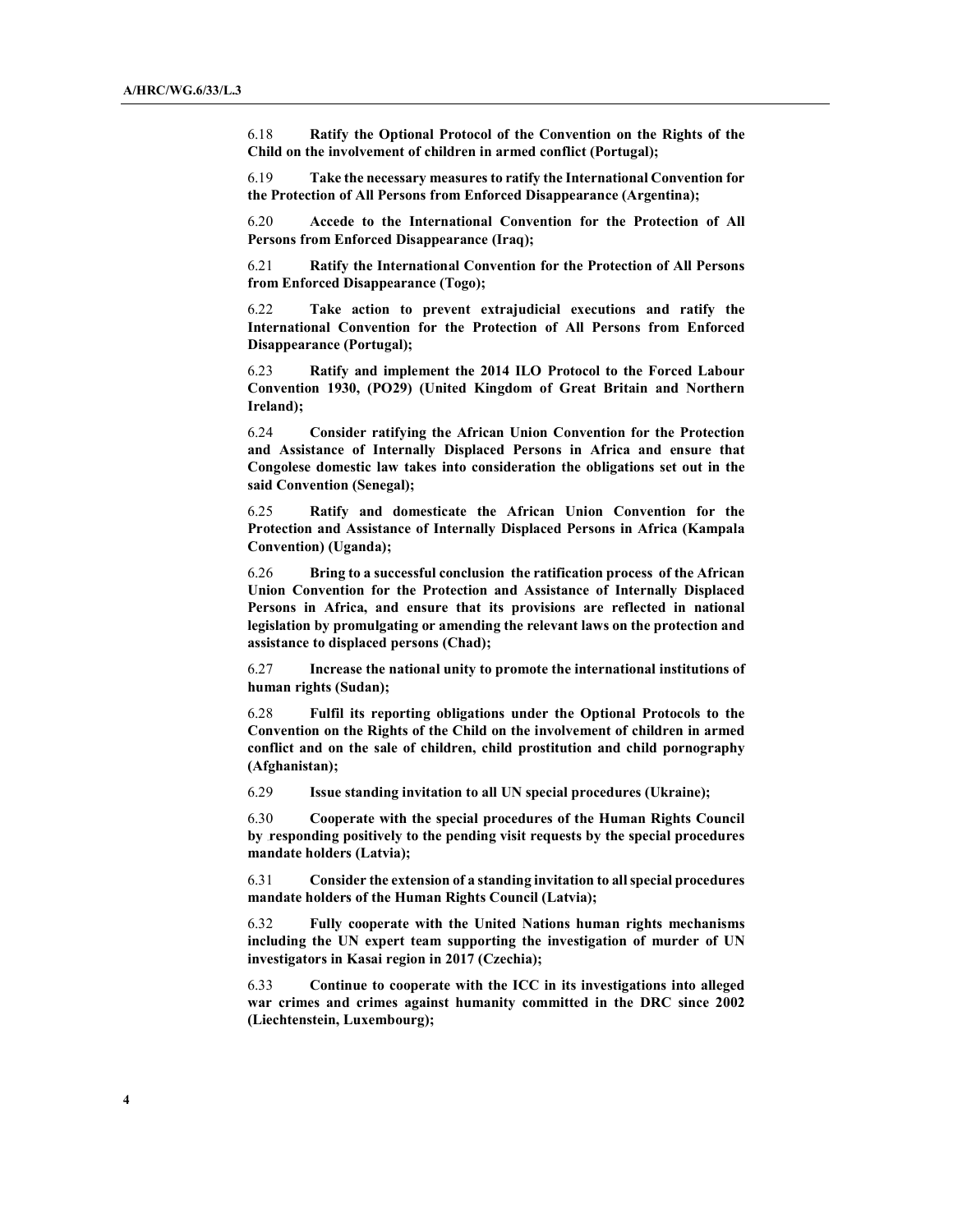6.34 Continue collaboration with UN system and international partners in consolidating peace, stability and development of the Democratic Republic of Congo (Maldives);

6.35 Continue to work with both local and international players in bringing lasting peace to that war-torn country (Sierra Leone);

6.36 Expedite parliamentary approval of draft legislation for the promotion and protection of human rights (South Africa);

6.37 Continue developing its national legislation constantly in line with international standards (Azerbaijan);

6.38 Implement a National Action Plan for assistance to the victims of antipersonnel mines that can be measurable and time bound, which guarantee their rights on equal conditions, and covers needs in regard to disabilities, health, social assistance, education, employment, development and poverty reduction (Argentina);

6.39 Continue institutional reforms and capacity building particularly in promoting gender equality and the status of women and children (Bhutan);

6.40 Accelerate the signing of the decree to operationalize the national council for children and guarantee unconditional free access for children to health and education (Liechtenstein);

6.41 Strengthen the national institutions and mechanisms responsible for coordinating and following up the implementation of the recommendations of past UPRs and other UN human rights mechanisms (Kenya);

6.42 Ensure the effective implementation of Law No. 09/001 of 10 January 2009 on the protection of children, with a view to establish the National Council of Children as soon as possible (Malta);

6.43 Keep mobilizing resources and seek the necessary national support to enhance its capacity to promote and protect human rights (Nigeria);

6.44 Continue its efforts to improving access to basic social needs and continuing institutional reforms in the areas of public administration, the army and the police and the judicial system for the promotion of human rights (Yemen);

6.45 Provide adequate annual financial assistance to the "Fatherhood Program", called "Baba Bora" in the DRC and other similar programs in the country in order to change the mentality on masculinity and promote gender equality, with the view of expanding such programs throughout to the whole country (Haiti);

6.46 Continue developing and implementing programmes and projects to improve youth employment (Philippines);

6.47 Establish a National Preventive Mechanism in line with the Optional Protocol to the Convention against Torture and Other Cruel, Inhuman or Degrading Treatment or Punishment (Ukraine);

6.48 Take efficient actions to avoid acts of torture committed by the security forces and establish a national mechanism for the prevention of torture (Spain);

6.49 Fulfil its obligations from the Optional Protocol to the Convention against Torture and immediately establish an independent National Preventive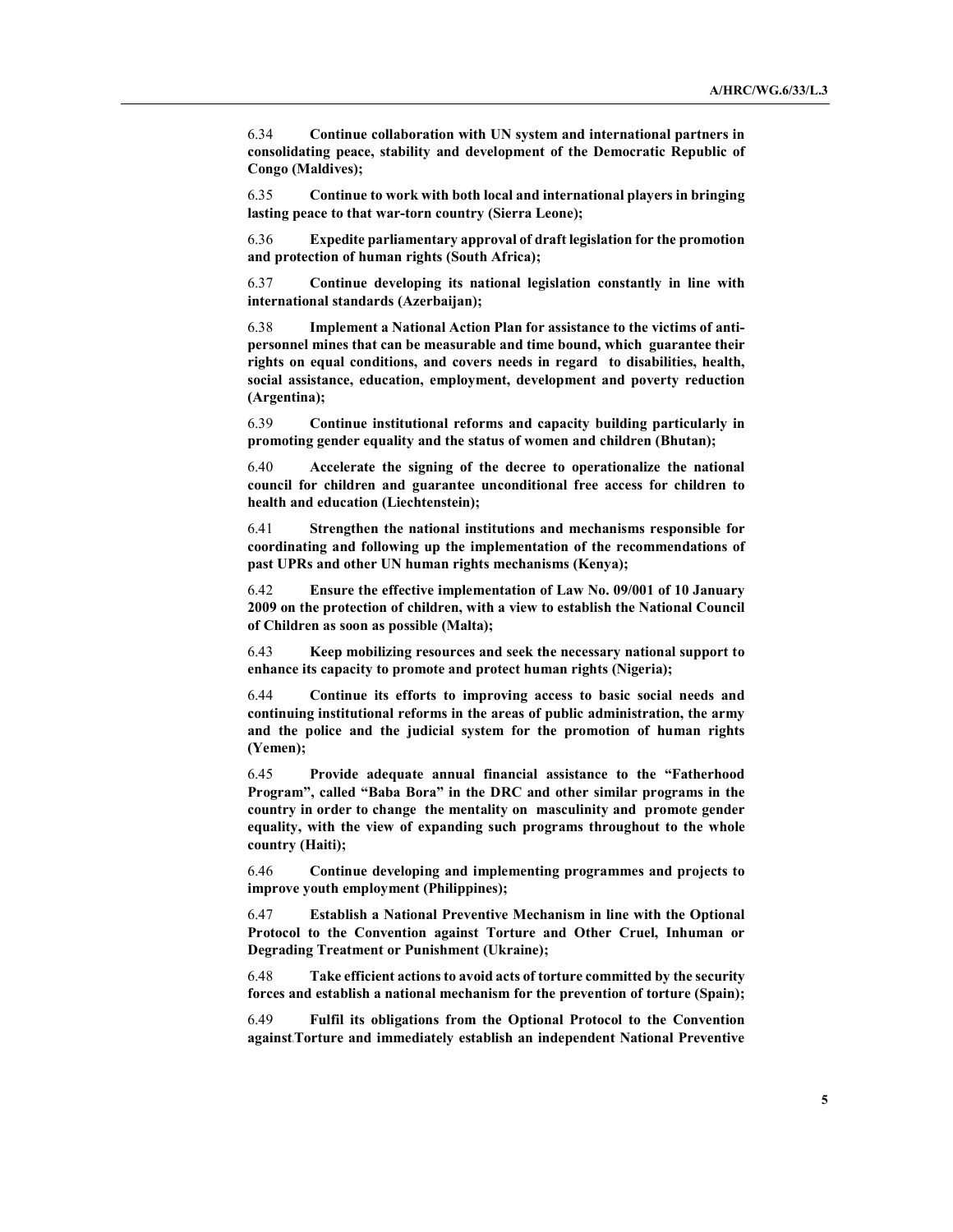Mechanism for the prevention of torture with the mandate to visit all places of detention (Czechia);

6.50 Put in place a national mechanism for the prevention of torture in line with the Optional Protocol to the Convention against Torture and Other Cruel, Inhuman or Degrading Treatment or Punishment (Switzerland);

6.51 Put in place as soon as possible the national preventive mechanism following the ratification of the Optional Protocol to the Convention against Torture (Mauritius);

6.52 Set up of a national preventive mechanism against torture (Montenegro);

6.53 Designate or establish an independent national mechanism for the prevention of torture (Sierra Leone);

6.54 Strengthen support for the National Human Rights Commission in accordance with its needs (South Africa);

6.55 Establish a national and independent mechanism for the prevention of torture and cooperate with the Office of the United Nations Joint Human Rights Office in the country (Costa Rica);

6.56 Strengthen measures to operationalize the National Human Rights Commission (Côte d'Ivoire);

6.57 Strengthen the resources of the National Commission on Human Rights and ensure its independence (France);

6.58 Ensure that the National Human Rights Commission is sufficiently resourced (Namibia);

6.59 Consider ways to reinforce the National Human Rights Commission in line with the Paris Principles (Tunisia);

6.60 Continue implementation of the National Strategic Development Plan to promote social and economic rights of the people (Myanmar);

6.61 Implement the new National Action Plan on Women, Peace and Security (for the years 2018 to 2022) (Norway);

6.62 Expedite the finalization of the Action Plan to Combat Trafficking in Persons and provide for its immediate implementation (Philippines);

6.63 Continue efforts to raise awareness, education and training in human rights (Libya);

6.64 Strengthen awareness raising, education and Human Rights training (Mauritania);

6.65 To fully implement the national action plan to end child marriage by promoting nationwide awareness-raising campaign aimed at preventing child pregnancy (Democratic People's Republic of Korea);

6.66 Step up efforts in training duty bearers on the Convention of the Rights of the Child (Philippines);

6.67 Enhance human rights education and training for government officials, policy officers and security forces to prevent human rights violations and disproportionate use of force by State agents (Republic of Korea);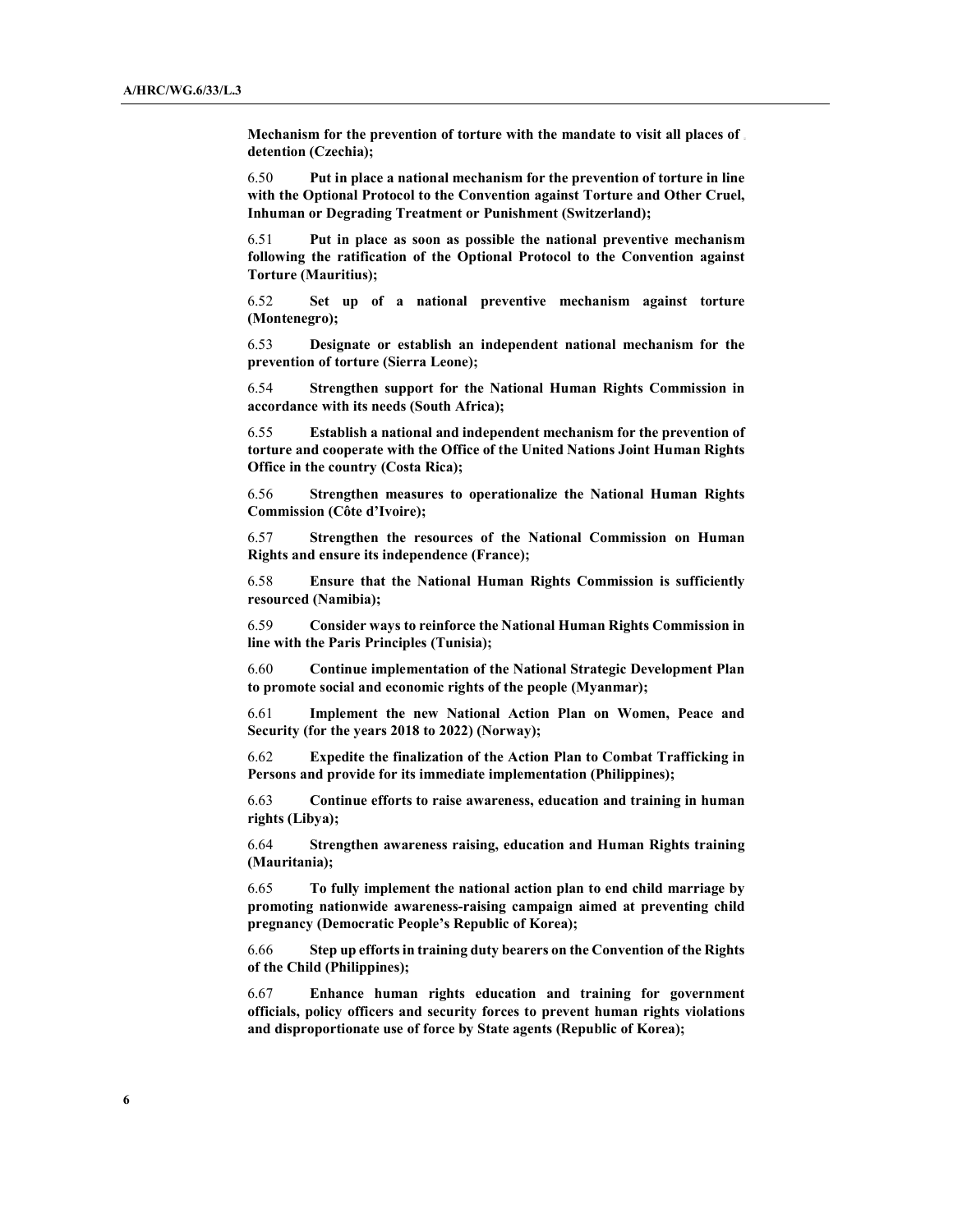6.68 Ensure the implementation of the recommendations of the investigation report on the situation in Kasai to prevent any violations of international humanitarian law and violations of human rights (Austria);

6.69 Embark on every measure possible to find a lasting solution to humanitarian and human rights challenges that continue to beset the country (Lesotho);

6.70 Conduct regular inspections of the Armed Forces of the Democratic Republic of the Congo missions to guarantee that human rights standards and provisions of humanitarian law are met (Germany);

6.71 Enhance its efforts to eliminate all negative forces on its territory and where relevant repatriate them to their countries of origin (Rwanda);

6.72 Ensure equality of rights, by passing legislation that criminalizes discrimination on the grounds of sexual orientation or gender identity, and allows access to justice for those affected (Uruguay);

6.73 Adopt the necessary measures to prevent and punish all acts of discrimination and violence, in particular against LGBTIQ persons, and persons with albinism, ensuring their protection and due compensation (Argentina);

6.74 Revoke articles 175 and 176 of the Criminal Code that discriminate against LGBT persons because of their sexual orientation, gender identity or expression, and to reject legislative proposals that criminalize consensual relations between adults of the same sex (Chile);

6.75 Combat all forms of violence against persons with albinism and against any child accused of witchcraft, and punish the perpetrators of such acts (Gabon);

6.76 Immediately repeal all provisions, including articles 175 and 176 of the Penal Code, resulting in discrimination based on sexual orientation, gender identity and sex characteristics (Iceland);

6.77 Adopt legislative measures to combat discrimination against the pygmy populations, as well as holding prior consultations to obtain their free and informed consent before the adoption of measures that may have consequences for their way of life (Mexico);

6.78 Take concrete measures in order to tackle stigma and discrimination against persons affected by leprosy and their family members (Portugal);

6.79 Continue to promote sustainable economic and social development and raise people's living standards to lay a solid foundation for its people to enjoy all human rights (China);

6.80 Strengthen measures on social protection and legal assistance for victims of gender-based violence, as well as towards adolescents forced to go into marriage (Honduras);

6.81 Provide better supports and services to the victims of sexual and gender-based violence, especially women and children (Indonesia);

6.82 Continue strengthening the legal framework on business and human rights including developing and adopting a National Action Plan to implement the UN Guiding Principles on Business and Human Rights to stop violations related to exploitation of natural resources (Kenya);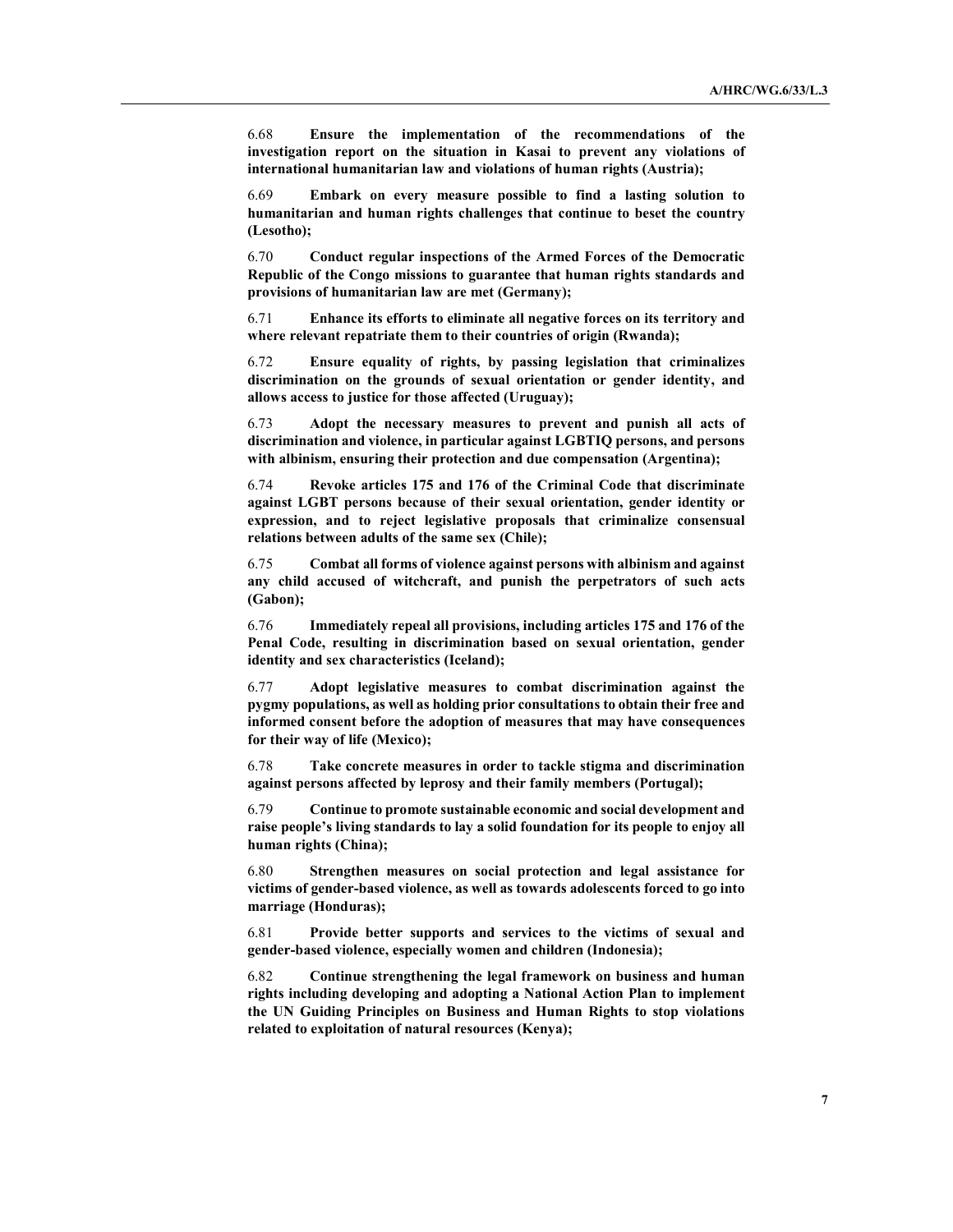6.83 Ensure the exercise of economic, social and cultural rights and fundamental freedoms, including the right to peaceful protest and freedom of expression (Costa Rica);

6.84 Formally abolish the death penalty (Australia);

6.85 Take steps towards the abolition of the death penalty (Costa Rica);

6.86 Commute the sentences of individuals that are currently on death row and initiate a political and legislative process aimed at the abolition of the death penalty (Liechtenstein);

6.87 Impose a moratorium on executions and abolish the death penalty (Iceland);

6.88 Continue measures aimed at correcting the situation and the work of the judiciary and penitentiary system (Russian Federation);

6.89 End the use of violence and disproportionate force against opposition supporters, and the release of those that have been arbitrarily arrested and detained whilst exercising their right to demonstrate peacefully (Zambia);

6.90 Lift media restrictions implemented over the electoral period, and bring to justice those responsible for threats against journalists, the political opposition and human rights defenders (Australia);

6.91 Ensure that members of political parties, journalists and human rights defenders can carry out their activities without intimidation, reprisal or harassment. (Canada);

6.92 Ensure protection of human rights defenders and journalists with emphasis on freedom of expression and assembly (Czechia);

6.93 Fully protect everyone's rights to freedom of expression, assembly, and association (Estonia);

6.94 Take the legislative measures necessary to ensure that any restrictions on the exercise of freedom of expression comply with the requirements set out in the International Covenant on Civil and Political Rights and ensure their effective implementation (Republic of Moldova);

6.95. Adopt two laws on access to information and freedom of the press (France);

6.96. Ensure journalists, opposition leaders, human rights defenders and other civil society actors are able to freely exercise their rights to freedom of expression, association and peaceful assembly without fear of harassment, intimidation or reprisals (Ireland);

6.97. Step Up efforts to guarantee the freedom of expression, assembly and association and adopt effective measures to ensure the protection of Human Rights Defenders and journalists (Italy);

6.98. Adopt a clear legal framework of the right to assembly, in order to avoid violations of the freedom of expression and peaceful assembly, such as criminalizing peaceful protesters (Germany);

6.99. Ensure that media broadcasters remain free of political pressure, and protect journalists, including by prompt, effective investigations into concerns about their safety (United Kingdom of Great Britain and Northern Ireland);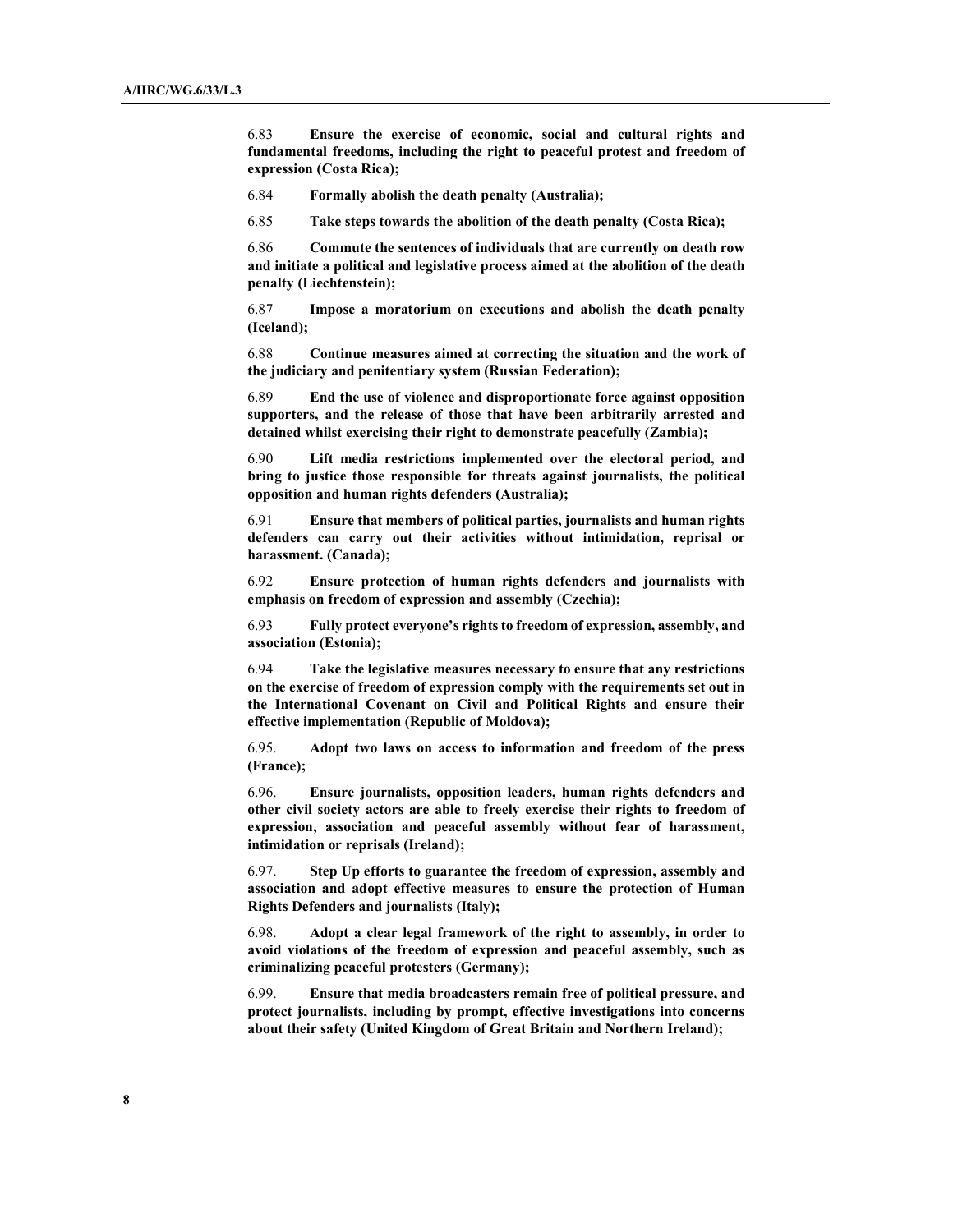6.100 Adopt legislation recognizing and effectively protecting the work of human rights defenders, and ensure exhaustive and independent investigations of the allegations of human rights violations against them (Uruguay);

6.101 Adopt the law on the protection and responsibility of human rights defenders (Burkina Faso);

6.102 Adopt the law on human rights defenders (France);

6.103 Take concrete steps to create and maintain a safe and enabling environment for all human rights defenders (Norway);

6.104 Review the draft NGO and human rights defenders' bills to ensure that they do not lead to restrictions on civil society (Sweden);

6.105 Guarantee the constitutional right of each citizen to participate in public affairs and to demonstrate peacefully by adopting by the end of 2019 a law guaranteeing the right to demonstrate, in conformity with international standards (Belgium);

6.106 Adopt concrete measures to ensure full respect of freedoms of assembly, association and expression (Spain);

6.107 Consider initiating a new legal framework in compliance with international law and standards, including the International Covenant on Civil and Political Rights and the African Commission on Human and Peoples' Rights, on the right to freedom of peaceful assembly (Ghana);

6.108 Protect the rights of journalists and human rights defenders as well as those of political opponents by improving the legislative framework related to the freedom of expression, association and assembly (Luxembourg);

6.109 Take necessary steps to ensure that laws and regulations are in full compliance with the DRC's international obligations with respect to freedom of assembly, association and expression (Maldives);

6.110 Continue reforms aimed at building a strong civil society, enjoying independent, pluralistic media with free access to public information and legal protection of journalists and human rights defenders (Poland);

6.111 Adopt and promulgate the law fixing the implementation measures of the freedom to demonstrate, to ensure the freedoms of assembly and association in accordance with the Constitution and international obligations (Sweden);

6.112 Withdraw all media closure measures and no longer resort to the practice of limiting or cutting off communications systems (such as the internet and sms), including during moments of tension or popular mobilization (Belgium);

6.113 Ensure accountability for human rights violations through independent investigations and prosecution, and access to justice and full reparation for victims (Ukraine);

6.114 Ensure the functioning of an independent judicial system and facilitate victims' effective access to justice (Estonia);

6.115 Continue institutional reforms in the areas of public administration and the judicial system (Ethiopia);

6.116 Investigate and prosecute those involved in the illegal exploitation of tin, tantalum, tungsten and gold in Shabunda territory (Fiji);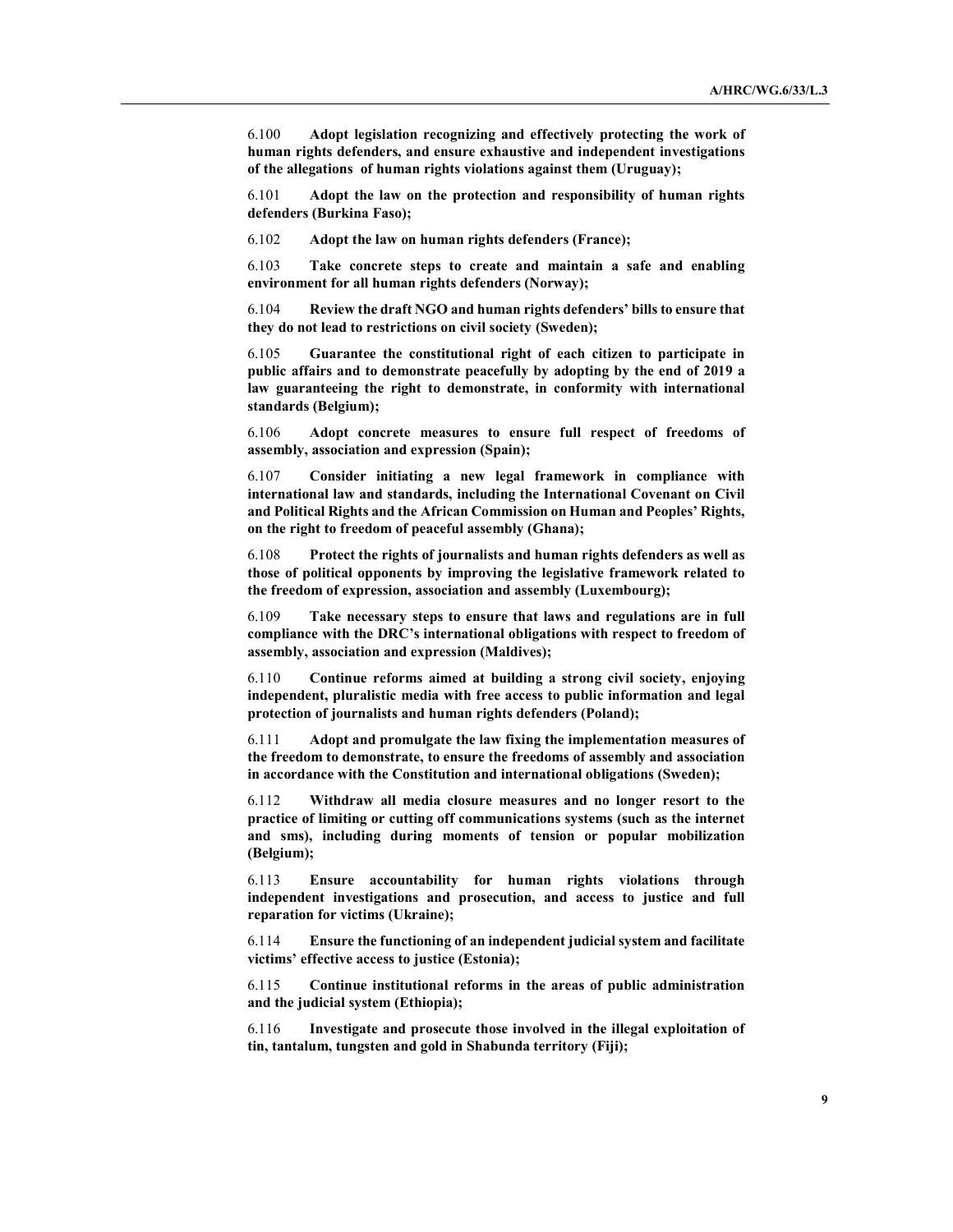6.117 Strengthen human resources to improve the work of the judicial system (Iraq);

6.118 Continue to deepen democracy (Botswana);

6.119 Work with democratic civil society and the international community towards effectively reaching peace in the country (Cabo Verde);

6.120 Further the progress to end and prevent conflict related sexual violence, especially against women and children, primarily through holding the perpetrators to account and by the provision of adequate support and services to survivors (Slovenia);

6.121 Strengthen the national strategy against sexual violence by involving survivors and ensuring their access to justice, to health services and income generating activities and to ensure that perpetrators of these crimes are prosecuted and convicted (Luxembourg);

6.122 Strengthen the capacity and independence of the judicial system to investigate and prosecute perpetrators of sexual and gender based violence, including through training programmes for police officers and health professionals, and providing effective and necessary support for victims (United Kingdom of Great Britain and Northern Ireland);

6.123 Address the accumulation and illicit transfer of small arms and light weapons through improved stockpile management, effective prosecution of unauthorised sellers and distributors, and progression of legislative controls (Australia);

6.124 Conduct prompt and impartial inquiries into the allegations of extrajudicial executions (Austria);

6.125 Take the necessary measures to improve respect for human rights by investigating the allegations of extrajudicial killings and human rights violations and abuses by law enforcement officials, and ensure accountability for these violations and the protection of civilians in conflict zones (Canada);

6.126 Investigate, prosecute and convict persons responsible for harassment, threats or intimidation against journalists and human rights defenders (Republic of Moldova);

6.127 Investigate and prosecute perpetrators of conflict-related sexual violence and the recruitment and use of child soldiers in Shabunda territory (Fiji);

6.128 Shed light on the serious human rights violations committed by armed groups and certain members of the security forces and prosecute their perpetrators (France);

6.129 Ensure accountability for perpetrators of War crimes and Crimes against humanity, regardless of rank or affiliation (Iceland);

6.130 Ensure that law enforcement officials and members of the security forces strictly adhere to obligations under international humanitarian law and human rights law (Iceland);

6.131 Carry out investigations and prosecute all the cases of abuses of human Rights, including when they were committed by members of security forces and facilitate victims' access to justice (Italy);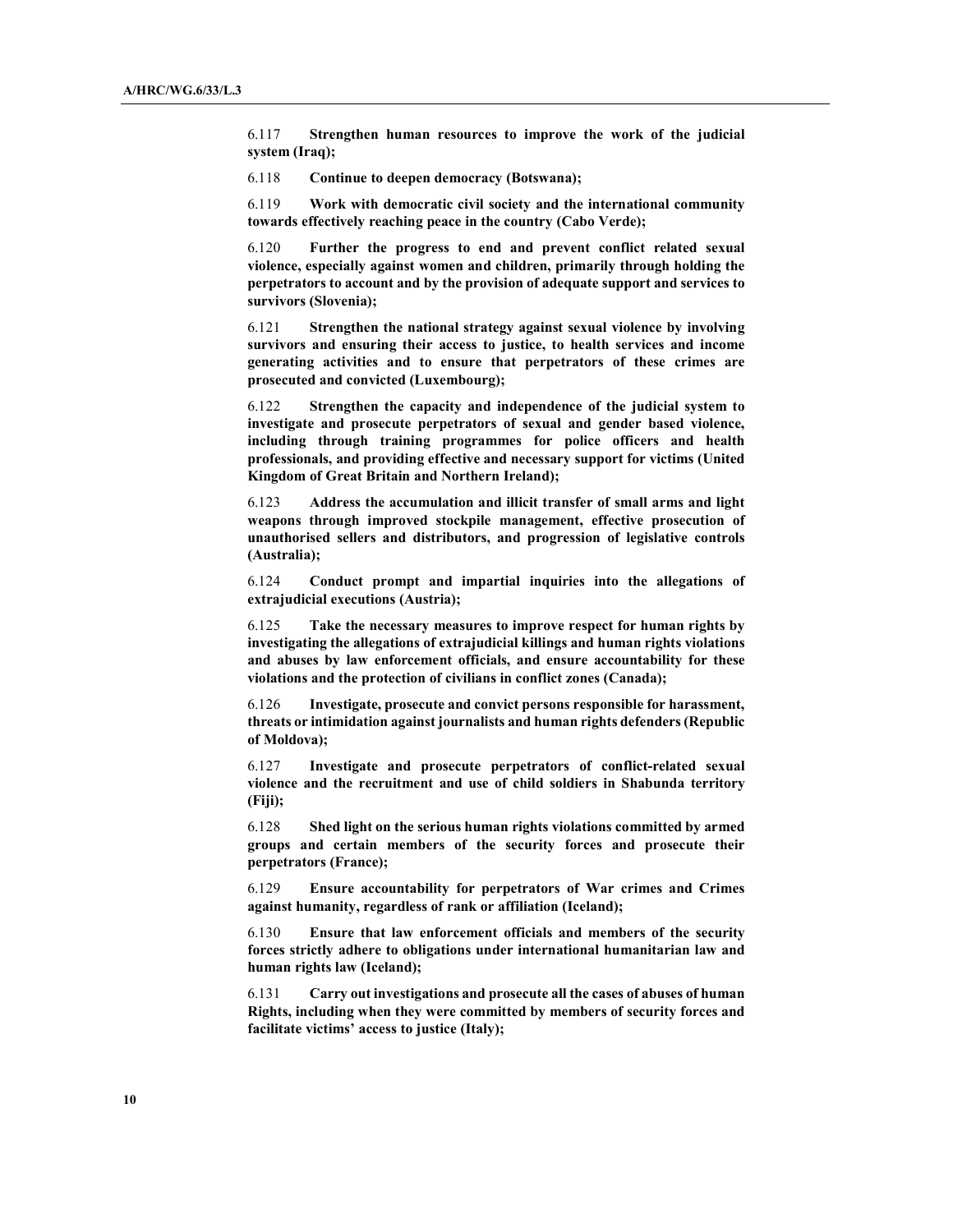6.132 Strengthen efforts to end impunity for human rights violations by undertaking prompt, impartial and effective investigations into reported cases and bringing perpetrators to justice (Republic of Korea);

6.133 Intensify efforts to ensure that all alleged perpetrators of crimes against international human rights and humanitarian law are brought to justice (Sweden);

6.134 Take all necessary measures to end impunity for serious human rights violations and abuses and violations of international humanitarian law, and in this regard, cooperate with international mechanisms, including the International Criminal Court (Slovenia);

6.135 Swiftly remove any individuals involved in human rights violations or abuses from positions in the government and security forces, and hold them criminally accountable, including those responsible through command responsibility (United States of America);

6.136 Investigate and punish judicial corruption and implement reforms designed to promote judiciary independence and impartiality (United States of America);

6.137 Guarantee investigations and sanction effectively cases of human rights violations in order to combat impunity (Argentina);

6.138 Ensure that perpetrators of violations of international humanitarian law and human rights violations, including against journalists, online media professionals, bloggers and human rights defenders, are brought to justice (Austria);

6.139 Set up a vetting mechanism as part of security sector reform efforts with a view to carrying out investigations to bring to justice and sanction officials involved in serious human rights violations, including perpetrators of recruitment and use of children (Belgium);

6.140 Strengthen actions to combat impunity in relation to human rights violations, including those committed by the security forces (Spain);

6.141 Adopt all necessary measures to combat the impunity of perpetrators of human rights violations and undertake an inclusive process of transitional justice to clarify the truth, provide reparation to victims and ensure reconciliation (Chile);

6.142 Establish mechanisms of transitional justice, combat impunity of the perpetrators of violations of human rights and strengthen cooperation with the International Criminal Court (Costa Rica);

6.143 Launch credible investigations into all alleged gross human rights violations and crimes under international law, including those involving senior military officials, to end the cycle of impunity (Ghana);

6.144 Bring to justice the perpetrators of graves human rights violations, including sexual and gender violence, and put in place appropriate mechanisms of transitional justice in the area of truth, justice, reparation and reform (Switzerland);

6.145 Accelerate efforts towards full implementation of the 2017-2026 National Policy on Justice Sector Reform (Namibia);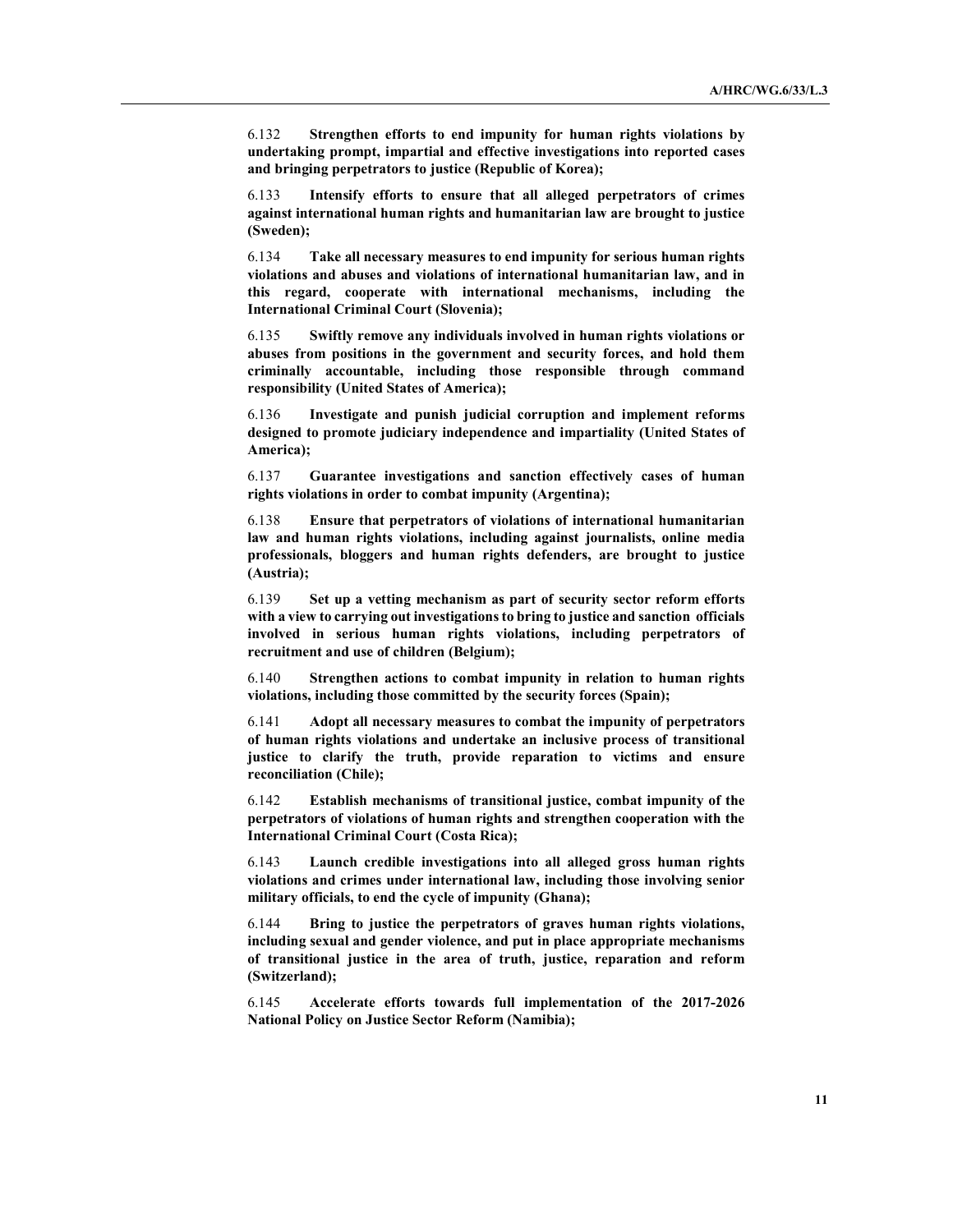6.146 Strengthen, in line with SDG 16, efforts to end the cycle of impunity and ensure the prosecution of all suspected perpetrators of human rights violations, especially in Eastern DRC and the Kasais (Netherlands);

6.147 Carry out information campaigns on the new provisions of the Family Code in order to promote cultural change towards a more equitable genderbased society (Uruguay);

6.148 Continue with implementation of measures for further improvement in the socio-economic conditions of its people (India);

6.149 Continue strengthen the social programmes in favour of the most vulnerable groups, especially women and children (Bolivarian Republic of Venezuela);

6.150 Improve access to basic social services, especially for the most vulnerable members of the population (Zimbabwe);

6.151 Improve access to basic social needs (Benin);

6.152 Continue efforts in improving access to basic social needs (Bhutan);

6.153 Continue its efforts in the fight against poverty and the promotion of national reconciliation (Nigeria);

6.154 Strengthen the legal and institutional framework to guarantee adequate and sufficient access to drinking water in rural areas (Plurinational State of Bolivia);

6.155 Ensure that business operations comply with international human rights law, labour law and environmental law (Fiji);

6.156 Consider regularizing unauthorized mining areas, taking into account safety and policy considerations (Ghana);

6.157 Take drastic and concrete measures to guarantee the integral payment of taxes to all mining commercial companies (Haiti);

6.158 Continue strengthening efforts to implement the national health development plan (South Africa);

6.159 Allocate more funds to the health sector to allow for a better care on services relating to sexual violence, emergency obstetric and neonatal among others (Angola);

6.160 Step up efforts to ensure the implementation of public policies to protect the rights of people living with HIV/AIDS (Brazil);

6.161 Intensify efforts to prevent the spread of Ebola Virus (Iraq);

6.162 Seek the support of the international community to put an end to the deadly Ebola scourge in the Democratic Republic of Congo (Sierra Leone);

6.163 Continue efforts to introduce strong public health policy and programs aimed at raising awareness of the communities that constitute a solid foundation to combat communicable disease (Eritrea);

6.164 Strengthen the constitutional provisions relating to education, including its provision of free of charge, explicitly guarantee equitable and inclusive access to education for all, and prohibit discrimination, particularly in the educational sector (Afghanistan);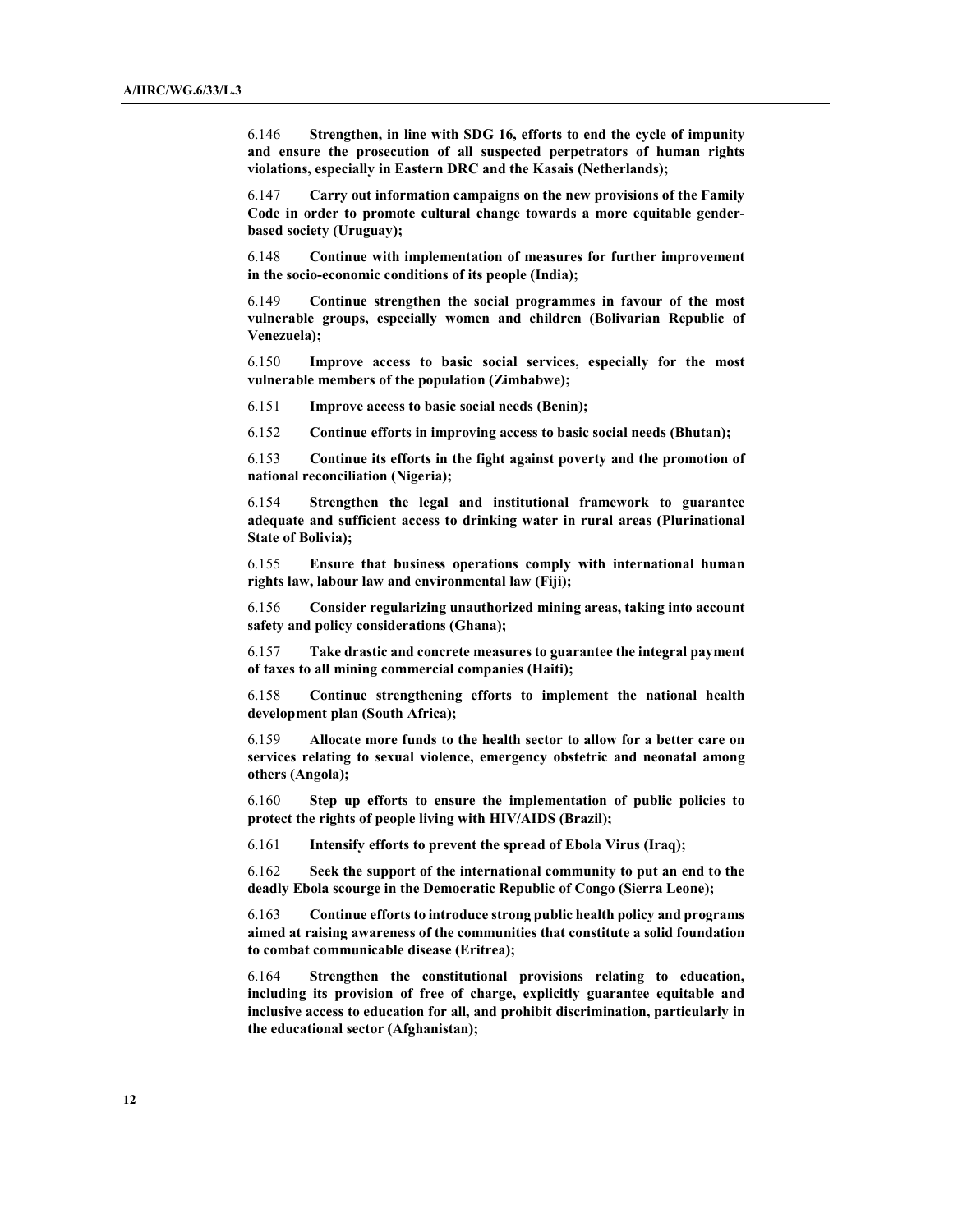6.165 Further strengthen its effort to ensure free primary education for all children in line with its national policy on education and by engaging with relevant United Nations agencies (Democratic People's Republic of Korea);

6.166 Intensify efforts in the field of education to ensure access to free and quality education for all, including indigenous and rural populations, in accordance with article 43 of the Constitution (Djibouti);

6.167 Continue with the expansion of free primary education for all children free of charge (Estonia);

6.168 Guarantee effective measures allowing access for all the children to free primary education, including children with disabilities, those living in rural areas and migrant children (Gabon);

6.169 Take steps for ensuring access to education, health and other basic services by all its children (India);

6.170 Continue to support and allocate adequate budget to education programmes for children especially the children from poor families in the rural and urban areas (Lao People's Democratic Republic);

6.171 Continue to encourage girls' entry into all field of study (Lao People's Democratic Republic);

6.172 Encourage the steps taken to ensure gender equality in education, particularly concerning combatting school dropout and prevent its repetition and take the necessary measures to increase the enrolment of girls and women in education and attain higher education (Lebanon);

6.173 Implement specific measures and carry out campaigns for reducing early pregnancy and ensure the reinsertion of young mothers into the educational system (Togo);

6.174 Continue efforts in education and health for the benefit of the largest number of the population (Libya);

6.175 Take further measures to end child recruitment and child labour by making free school education and reintegration of child soldiers a priority (Germany);

6.176 Take measure to rehabilitate former child soldiers, reintegrate them into society (Portugal);

6.177 Take measures to reintegrate young mothers back into the education system (Malta);

6.178 Redouble efforts to narrow the gap in literacy between girls and boys, and to put in place specific measures to combat the obstacles to the education of children (Mauritius);

6.179 Continue efforts to facilitate access to education (Morocco);

6.180 Continue utmost efforts in providing access for all children to primary and secondary education, eliminate illiteracy and invest in improvement of quality and competences of teachers (Poland);

6.181 Continue to take positive measures to further protect the rights of vulnerable groups, including women, children, and people with disabilities (China);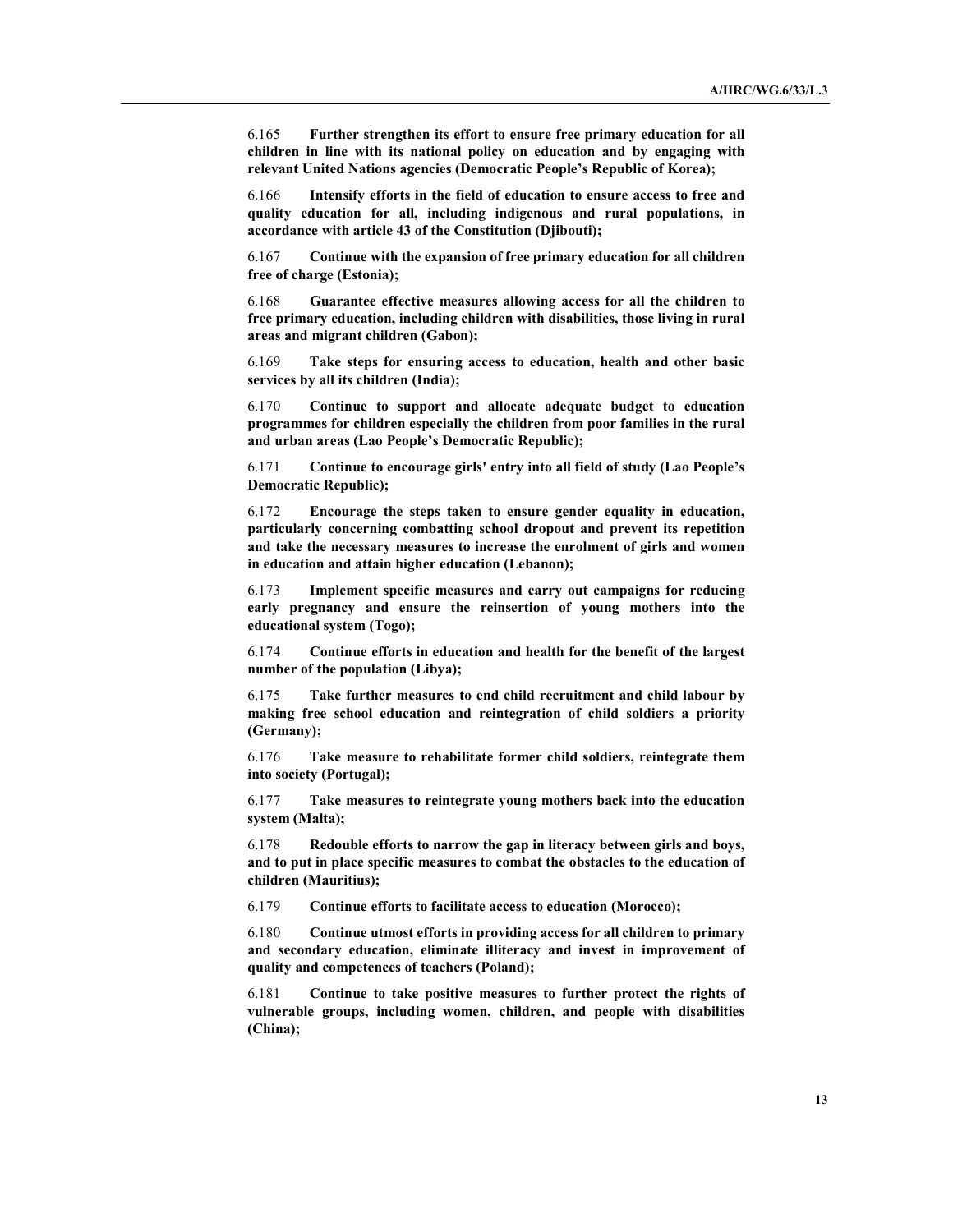6.182 Ensure protection in legislation and practice of the rights of vulnerable groups of the population, in particular women, children, the disabled, the elderly and ethnic minorities (Russian Federation);

6.183 Legalise the termination of pregnancies in cases of rape, incest and severe foetal impairment (Denmark);

6.184 Take measures to eliminate discriminatory practices against women, including ensuring respect for women's land inheritance (Norway);

6.185 Create an effective mechanism to prevent gender-based violence (Ukraine);

6.186 Step up actions to efficiently combat sexual violence against women, in the implementation framework of the Women, Peace and Security Agenda, (Spain);

6.187 Eliminate all forms of violence and discrimination against women, children and citizens in general (Cabo Verde);

6.188 Strengthen the implementation of measures and provisions to eradicate all forms of discrimination and violence against women and girls, strengthening educational activities and public awareness campaigns in order to combat traditional discriminatory practices (Honduras);

6.189 Finalize the review of the National Strategy to Combat Gender-based Violence by defining specific measures for tackling domestic violence (Senegal);

6.190 Ensure consistent implementation of enforcement of the laws and sex discrimination and violence against women and girls, including consequences for those who discriminate against women and girls, or engage on abuses (United States of America);

6.191 Strengthen efforts with respect to the protection of victims of sexual violence in particular by speeding up the implementation of the FARDC plan of action (Austria);

6.192 Create a support program for victims of sexual and gender-based violence for access to justice and access to healthcare and establish a national reparation fund (Belgium);

6.193 Improve the training of security forces in combatting violations of human rights, especially sexual violence against women and girls, and end impunity (Brazil);

6.194 Strengthen the fight against sexual violence by prosecuting the perpetrators of such violence and by providing compensation to the victims (Burkina Faso);

6.195 Strengthen its efforts in the fight against sexual violence, improve the provision of support and services to survivors, ensure the protection of survivors and witnesses, ensure that those responsible are brought to justice, and that reparation is granted (Canada);

6.196 Take all necessary measures to combat sexual violence against women and children during conflicts (Congo);

6.197 Protect people from sexual violence, particularly in armed conflicts, and provide medical services and access to justice for victims (France);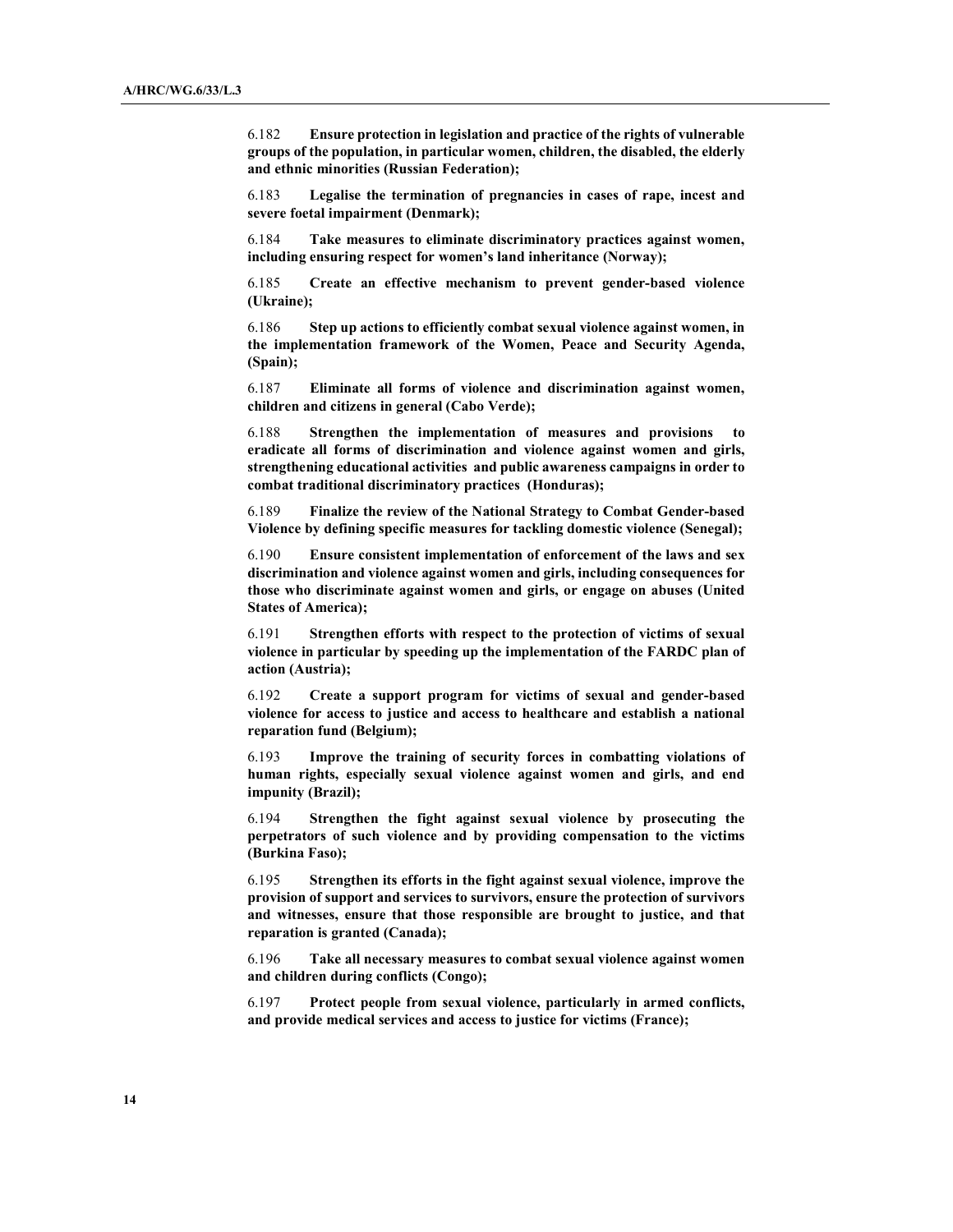6.198 Increase efforts to combat sexual and gender-based violence, including domestic violence and violence in school, and take sufficient steps to reintegrate and rehabilitate victims of sexual and gender-based crimes (Liechtenstein);

6.199 Continue preventing and combating all forms of sexual and genderbased violence, including domestic violence and marital rape through national legislation (Indonesia);

6.200 Carry out independent, credible and impartial investigations into allegations of sexual and gender based violence in conflict to ensure those responsible may be brought to justice (Ireland);

6.201 Intensify efforts to prevent and combat all forms of gender-based violence and promulgate the corresponding legal framework to offer adequate protection (Mexico);

6.202 Take bold measures to address gender-based and sexual violence (Mozambique);

6.203 Adopt effective measures to combat sexual and gender-based violence in order to reduce impunity (Norway);

6.204 Intensify the implementation of policies and programmes to combat sexual violence, particularly in conflict situations, and strengthen measures for victim protection (Philippines);

6.205 Continue all possible efforts in adopting legislation and implementing operational framework focusing on protecting women and children from violence, including sexual violence and harassment, also in the context of the security sector reform (Poland);

6.206 Take all necessary measures to protect women and children from all forms of violence, including sexual and gender-based violence, in conflictaffected provinces (Republic of Korea);

6.207 Allocate a budget for the implementation of the FARDC and PNC action plans to combat sexual violence (Sweden);

6.208 Strengthen measures to combat sexual and gender-based violence, including through the implementation of the action plan of the security services to combat sexual violence (Rwanda);

6.209 Institute a legal framework that criminalises and punishes domestic violence and marital rape, trains officials in responding to such crimes, and extends services to survivors (Australia);

6.210 Take additional measures that are more effective in eliminating and preventing sexual violence against children (Georgia);

6.211 Step up efforts to prevent and combat all forms of domestic violence against women (Georgia);

6.212 Step up efforts to combat gender-based violence, including domestic violence, child early and forced marriage and sexual violence against children in areas affected by the conflict (Italy);

6.213 Adopt and implement, in line with SDG 5, legislation that addresses domestic violence, and take concrete steps to end domestic violence and marital rape (Netherlands);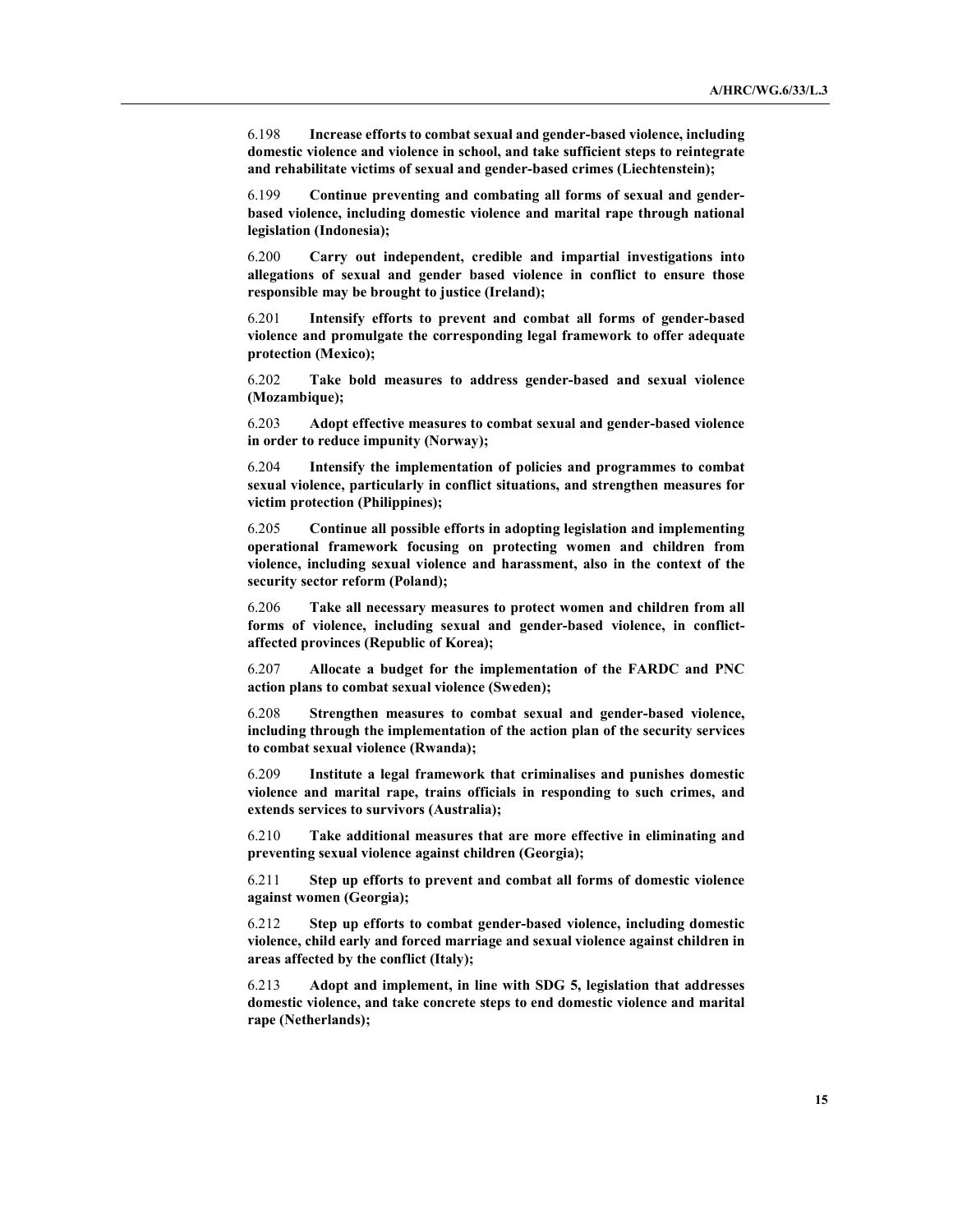6.214 Pursue efforts to combat violence against women and domestic violence (Tunisia);

6.215 Increase political representation of women in the national and provincial legislatures (Zimbabwe);

6.216 Take all necessary measures to step up the participation of women in public life (Albania);

6.217 Increase participation of women in public life, in particular their representation at the highest levels of the government (Algeria);

6.218 Expedite the updating of the national gender policy and increase the participation of women in political life (South Africa);

6.219 Take further steps to advance women's participation in political and public life (Bulgaria);

6.220 Increase the political participation of women, fight against traditional discriminatory practices and eliminate gender-based stereotypes at all levels of society (Costa Rica);

6.221 Pursue the policy of eliminating inequalities between men and women by taking effective measures to increase women's participation in political and public life and women's economic empowerment (Djibouti);

6.222 Continue its efforts to empower women and increase their representation in the political life (Egypt);

6.223 Step-up the efforts for the participation of women in political and public life and their representation in decision-making bodies (Ethiopia);

6.224 Encourage the participation of women in politics (France);

6.225 Ensure a better representation of women in national political and decision-making bodies (Gabon);

6.226 Review the current electoral law with the aim of removing all obstacles that prevent many Congolese women from presenting themselves as candidates for elected positions, for instance, removing the 1000 dollars payment required from candidates for women only, in full consultation with women's organization (Haiti);

6.227 Continue measures for empowering women and girls through provision of equal socio-economic opportunities and encouraging participation in political and decision making levels (India);

6.228 Implement the law on parity and enforce women's representation in government, regarding women's rights and gender equality (Germany);

6.229 Continue measures to promote gender equality and women's role in political and public life (Myanmar);

6.230 Take measures to improve gender parity in political life and in peace negotiations in line with the National Action Plan for the implementation of United Nations Security Council resolution 1325 on women, peace and security (Namibia);

6.231 Take measures in order to increase the participation of women in public life, especially in terms of their representation at the highest levels of government and in the judicial system (Serbia);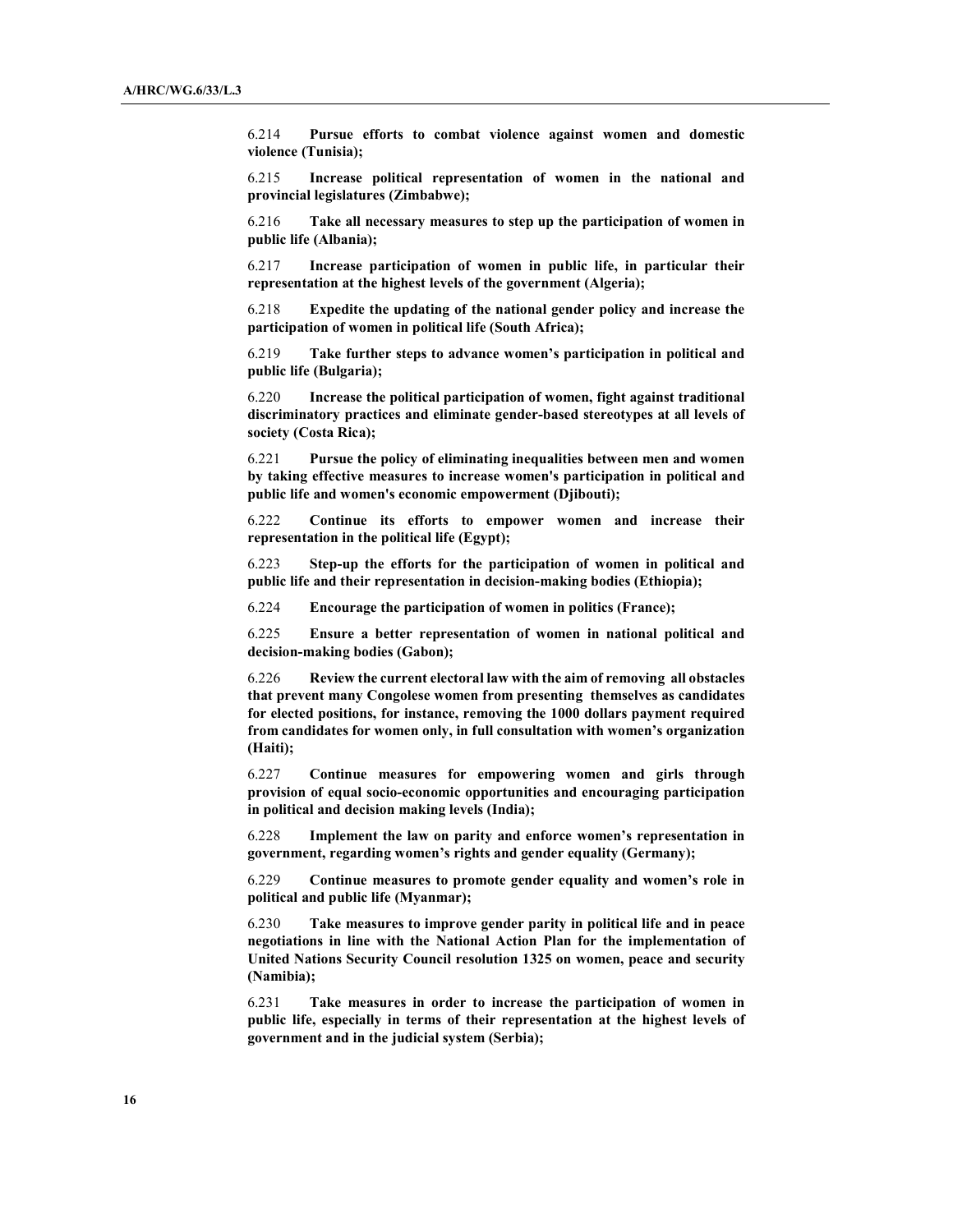6.232 Enhance efforts to increase women participation in public life and address sexual and gender-based violence (Uganda);

6.233 Take steps to eliminate child labour, including in illegal mines, and establish structures to support affected children (Australia);

6.234 Adopt a comprehensive national child policy covering the areas included in the Convention on the Rights of the Child and its Optional Protocols (Benin);

6.235 Prohibit corporal punishment of children in all settings, including in the home (Denmark);

6.236 Continue its efforts to protect and promote children's rights (Egypt);

6.237 Take effective measures to prevent children from being accused of witchcraft, criminalize the persecution of accused children, and bring perpetrators of violence against and ill-treatment of children accused of witchcraft to justice (Liechtenstein);

6.238 Take appropriate measures to combat all forms of violence and discrimination against children, including those with disabilities and those accused of witchcraft (Italy);

6.239 Ensure the enforcement of existing norms on children accused of witchcraft to guarantee that perpetrators who commit offences against children are brought to justice (Malta);

6.240 Establish public structures for the reception of children removed from the mines and for counselling, support and stabilisation of those children (Zambia);

6.241 Enact legislation to explicitly prohibit corporal punishment in all settings including the home (Zambia);

6.242 Combat all forms of violence, abuse and exploitation of children. Ensure that such cases are thoroughly investigated and prosecuted. Provide to the victims adequate protection and support, including through strengthened social services, awareness raising and access to justice (Bulgaria);

6.243 Take the necessary measures to ensure that children are not exploited in artisanal mines (Canada);

6.244 Ensure compliance with the norms that sanction child labour in the mining sector through awareness campaigns, regular inspections and the effective imposition of penalties provided by law (Chile);

6.245 Fight effectively against the phenomenon of children accused of sorcery (Congo);

6.246 Run a nationwide awareness campaign on the phenomenon of children accused of witchcraft and ensure that those responsible for such offenses against children are punished (Iceland);

6.247 Eliminate all forms of exploitation of child labour in the mining industry (Switzerland);

6.248 Continue its support to the legal framework and strategies for awareness-raising for children in order to combat the issue of child labour (Lao People's Democratic Republic);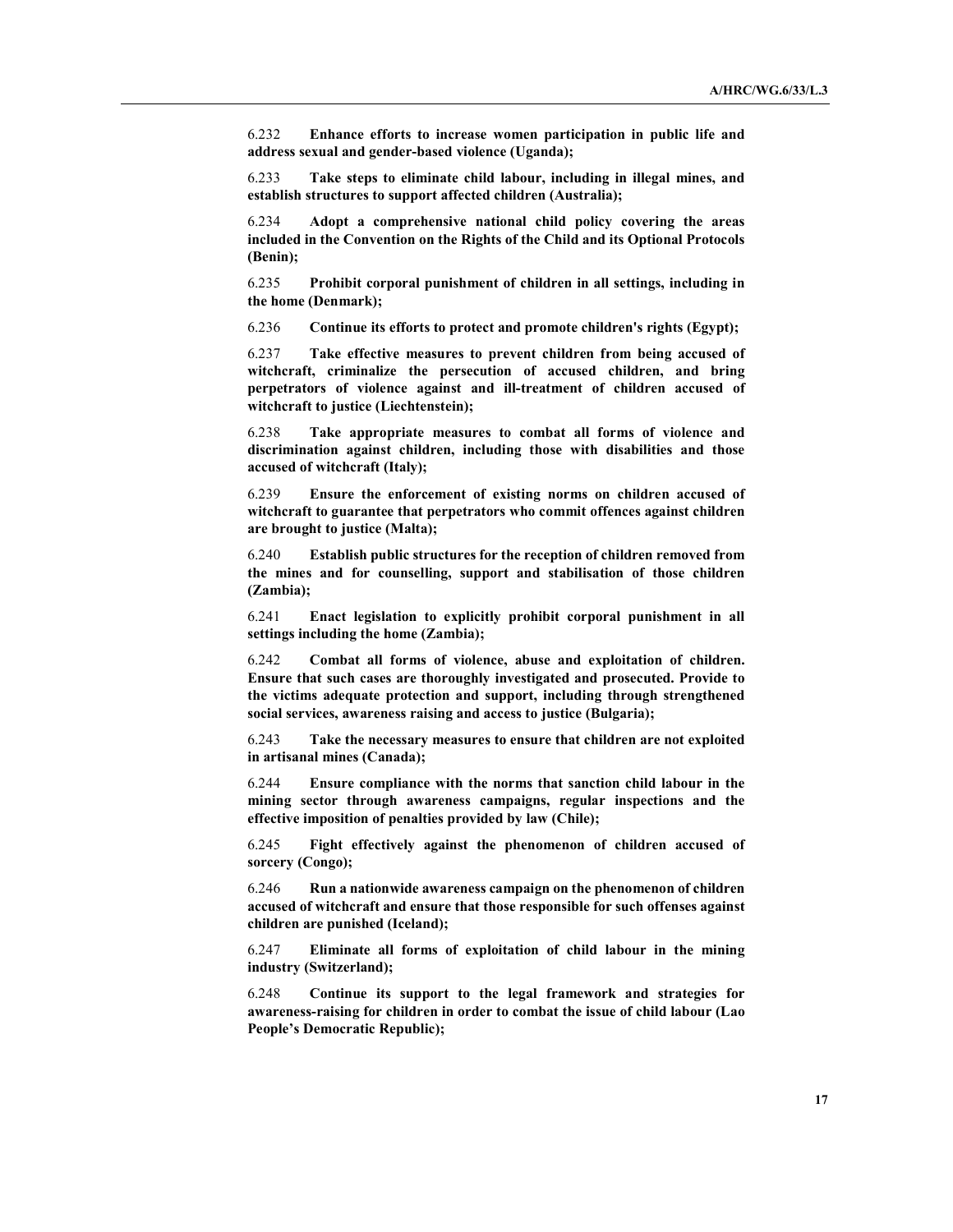6.249 Establish a strong legislative framework to prohibit and sanction all corporal punishment of children (Madagascar);

6.250 Enaction of legislation to explicitly prohibit all corporal punishment of children in all kinds of settings, including home (Montenegro);

6.251 Continue efforts to protect the rights of children, notably with regard to the fight against child labour (Morocco);

6.252 Continue efforts to promote child rights and protect children from sexual violence (Tunisia);

6.253 Take further steps to protect children from being engaging in military activities (Eritrea);

6.254 Implement inclusive measures to ensure non-discrimination against persons with disabilities, children living in rural areas, children living in the street, and adolescents in detention (Algeria);

6.255 Strengthen the protection of human rights of people with disabilities (Botswana);

6.256 Finalise the special law on the protection of persons with special needs (Lebanon);

6.257 Pursue legislative measures for the promotion and protection of human rights, notably those relating to the protection of the rights of persons with disabilities (Senegal);

6.258 Consider the adoption of special laws, in accordance with the Convention of the Rights of Persons with Disabilities, that would more effectively address the issues concerning children with disabilities (Serbia);

6.259 Undertake legal measures enabling effective protection of minorities, including religious ones, which would be complemented by educational campaigns on the importance of freedom of religious beliefs (Poland);

6.260 Continue developing the Draft Law on the protection of the rights of indigenous peoples, to promote respect for their ancestral lands, according to the uses and customs of all the Pygmy indigenous peoples (Plurinational State of Bolivia);

6.261 Ensure that the rights of indigenous people be guaranteed and respected (Madagascar);

6.262 Pass the proposed law from 2014 on the fundamental principle for promoting and protecting the rights of the DRC's indigenous peoples (Norway);

6.263 Take steps to promulgate legislations aimed at promoting and protecting all forms of human rights including rights to peaceful demonstration and the rights of indigenous pygmy people (Sierra Leone);

6.264 Put in place measures to address the issue of birth certificates for children, especially returnees, refugees and IDPs (Angola);

6.265 Take all necessary measures to ensure universal, free birth registration, including by reviewing the civil registration law, implementing "catch-up" policies and strengthening cooperation with health centres and maternities (Bulgaria);

6.266 Finalize the process of establishing an inter-institutional national committee mandated to address Issues of statelessness (Kenya);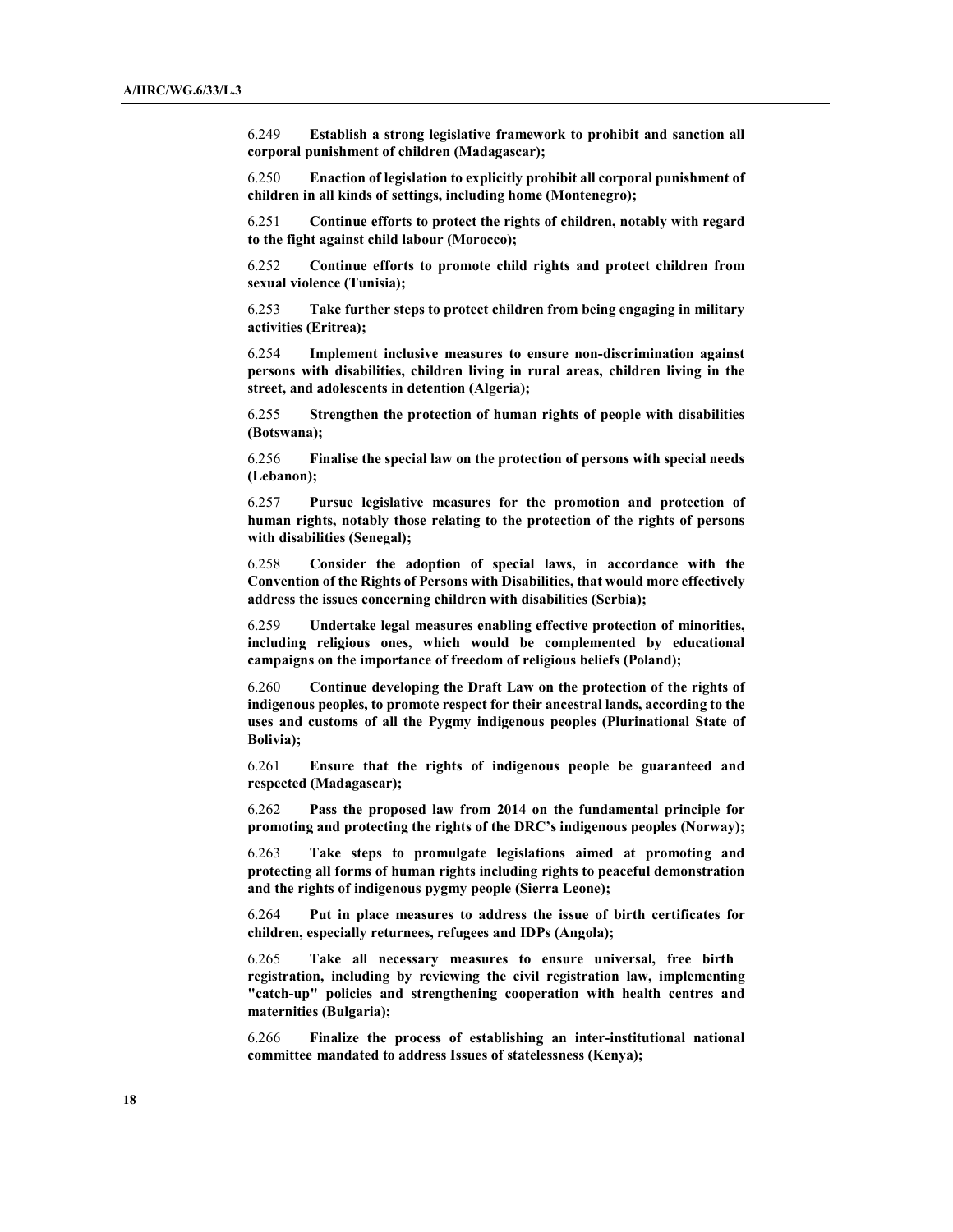6.267 Reform the relevant laws to address statelessness, and facilitate birth registration and the issuance of identity documents (Mexico).

7. All conclusions and/or recommendations contained in the present report reflect the position of the submitting State(s) and/or the State under review. They should not be construed as endorsed by the Working Group as a whole.